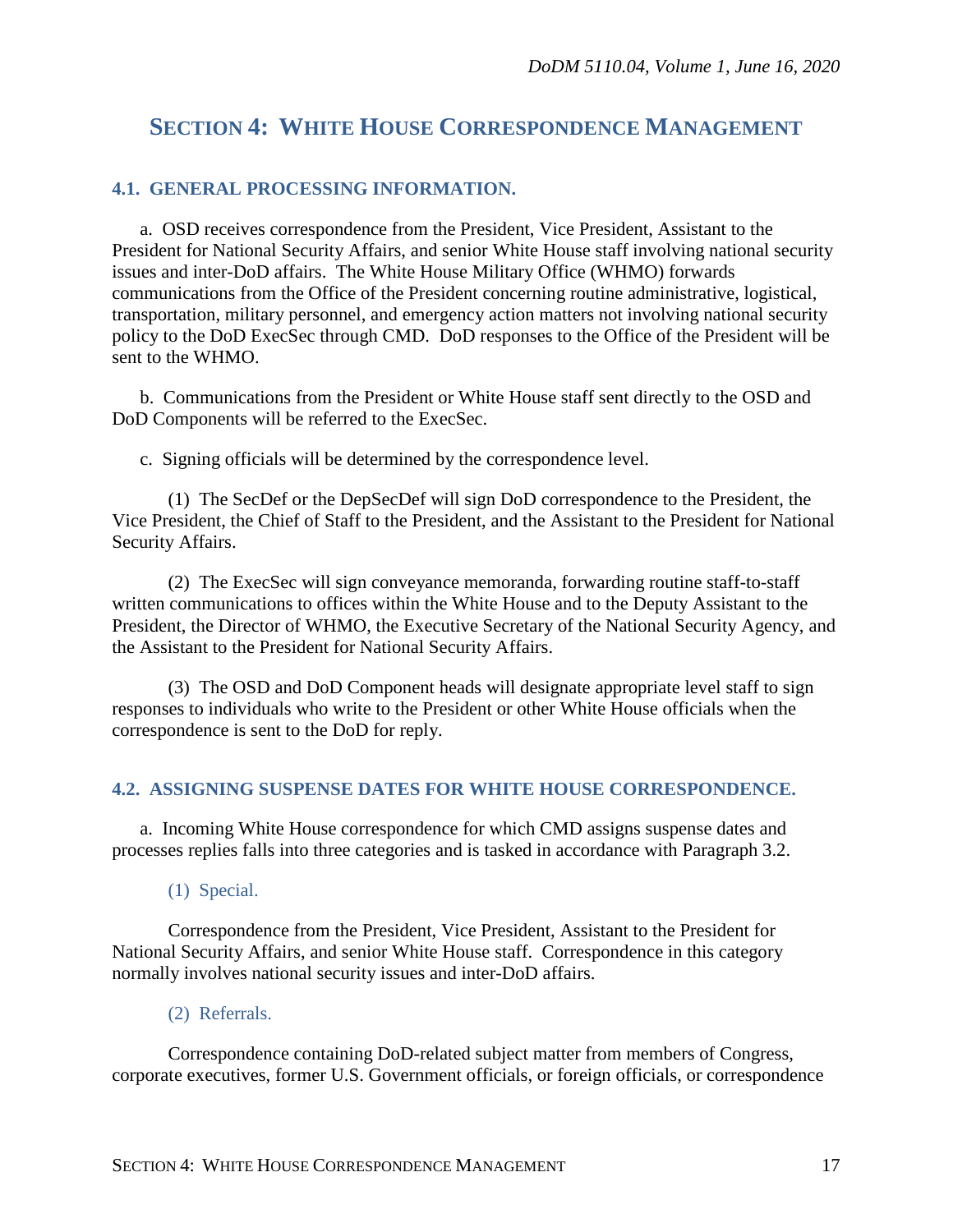involving special interest items addressed to the President or the Vice President or brought to the attention of the White House staff.

(3) White House Bulk.

All other routine correspondence from private citizens addressed to the President or White House staff and forwarded to the DoD for reply.

b. Upon receipt of White House correspondence, CMD will:

(1) Task the correspondence to the responsible OPR via CATMS or, depending on topic, provide a paper copy for distribution only.

(2) Monitor the correspondence on the open tasks list until completion.

# **4.3. REPLYING TO WHITE HOUSE CORRESPONDENCE.**

Responsible CCMOs must prepare replies for White House correspondence according to directions in the action assignment.

#### **a. Draft Reply.**

Draft replies must be:

(1) Prepared on plain bond paper with 1-inch margins and a space between each paragraph.

(2) Submitted as a signature package to the ExecSec through CMD (original, plus one copy) for forwarding to WHMO. The package must contain a:

(a) Memorandum to the ExecSec briefly explaining the case.

(b) Memorandum on OSD letterhead, to WHMO for ExecSec signature, that provides the draft reply as an attachment.

# **b. Interim Reply.**

When a CCMO is unable to provide a final reply by the designated suspense date, an interim reply to the writer of the incoming correspondence must be prepared stating the:

- (1) Reason for the delay.
- (2) Steps being taken to obtain the necessary information.
- (3) Date the writer may expect a final reply.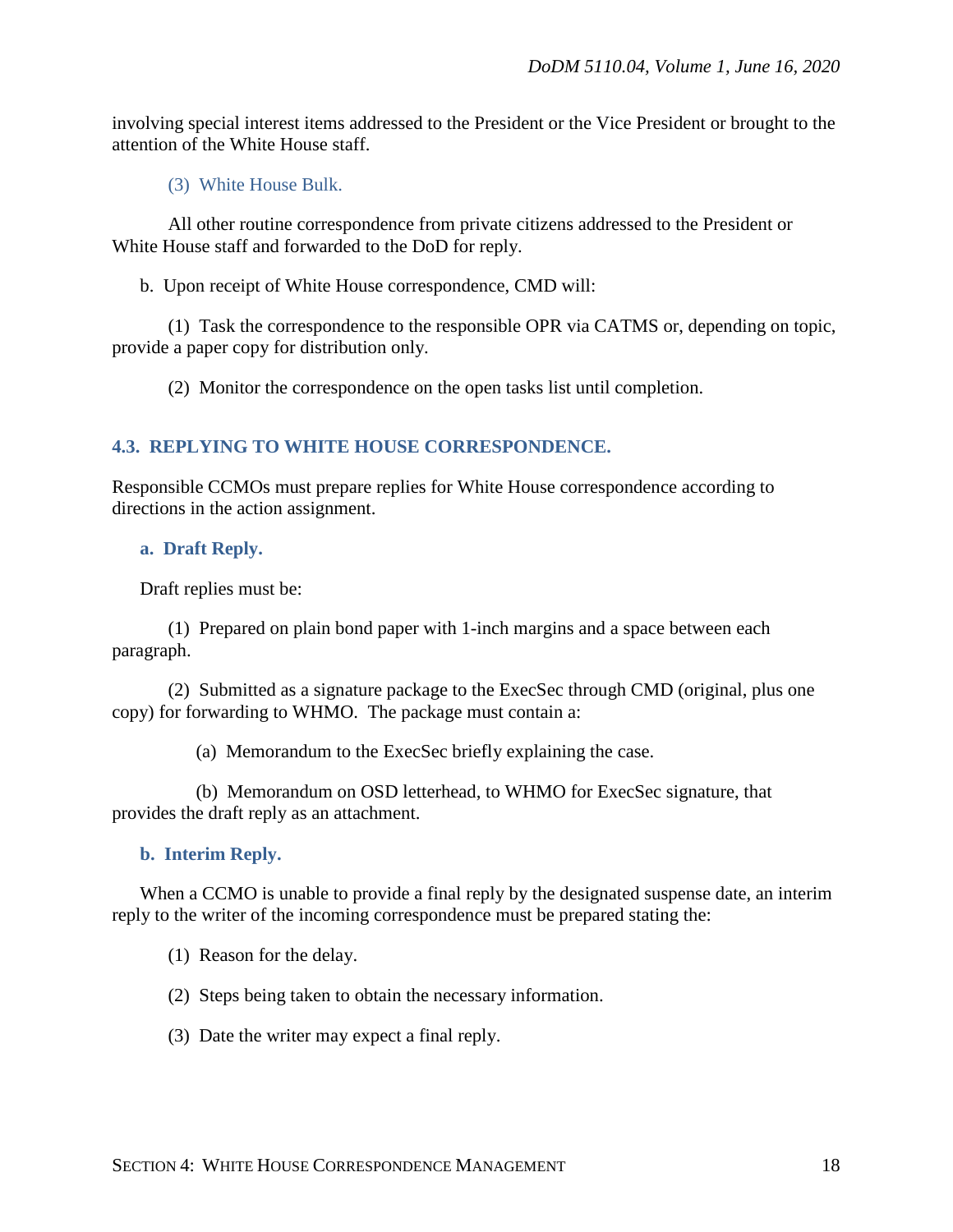#### **c. Final Reply.**

Submit final reply with Standard Form 391, "Secretary of Defense Correspondence Action Report" for closure to CMD. CMD will close the action and respond to the White House. Copies of replies to DoD Hotline cases are not required to be submitted to CMD; however, the Office of the Inspector General will submit a SD Form 391 to CMD stating the action is complete.

### **4.4. PREPARING DOD-ORIGINATED WHITE HOUSE CORRESPONDENCE.**

a. For DoD correspondence signed by the SecDef or the DepSecDef and sent to White House officials, CCMOs will prepare materials using the appropriate letterhead in accordance with Section 12. Such correspondence must also be forwarded using an action memorandum. CCMOs will prepare the action memorandum in accordance with Paragraph 7.3., memorandum in accordance with Paragraph 7.2, and the letter in accordance with Section 8.

b. Correspondence addressed to the President is privileged. Information copies of the signed correspondence are not immediately available. However, CMD will provide OPRs a copy of the approved action memorandum.

# **4.5. FORMS OF ADDRESS.**

a. The addresses, salutations, and complimentary closings in Tables 4 and 5 must be used when corresponding with the President and the Vice President.

b. The appropriate agency, building, and room number must be clearly marked on all correspondence and envelopes addressed to the White House to ensure appropriate delivery.

| Letter                                   |                                                                                                  |                                              |  |
|------------------------------------------|--------------------------------------------------------------------------------------------------|----------------------------------------------|--|
| Address on Letter and Envelope           |                                                                                                  | Salutation and<br><b>Complimentary Close</b> |  |
| President (Full Name)<br>The White House |                                                                                                  | Dear Mr./Madam<br>President:                 |  |
| 1600 Pennsylvania Avenue, NW             |                                                                                                  |                                              |  |
| Washington, DC 20500                     |                                                                                                  | Respectfully yours,                          |  |
| <b>Memorandum</b>                        |                                                                                                  |                                              |  |
| <b>Address on Memorandum</b>             | Address on Envelope                                                                              | Salutation and<br><b>Complimentary Close</b> |  |
| <b>MEMORANDUM FOR</b><br>THE PRESIDENT   | President (Full Name)<br>The White House<br>1600 Pennsylvania Avenue, NW<br>Washington, DC 20500 | None                                         |  |

# **Table 4. Addressing the President**